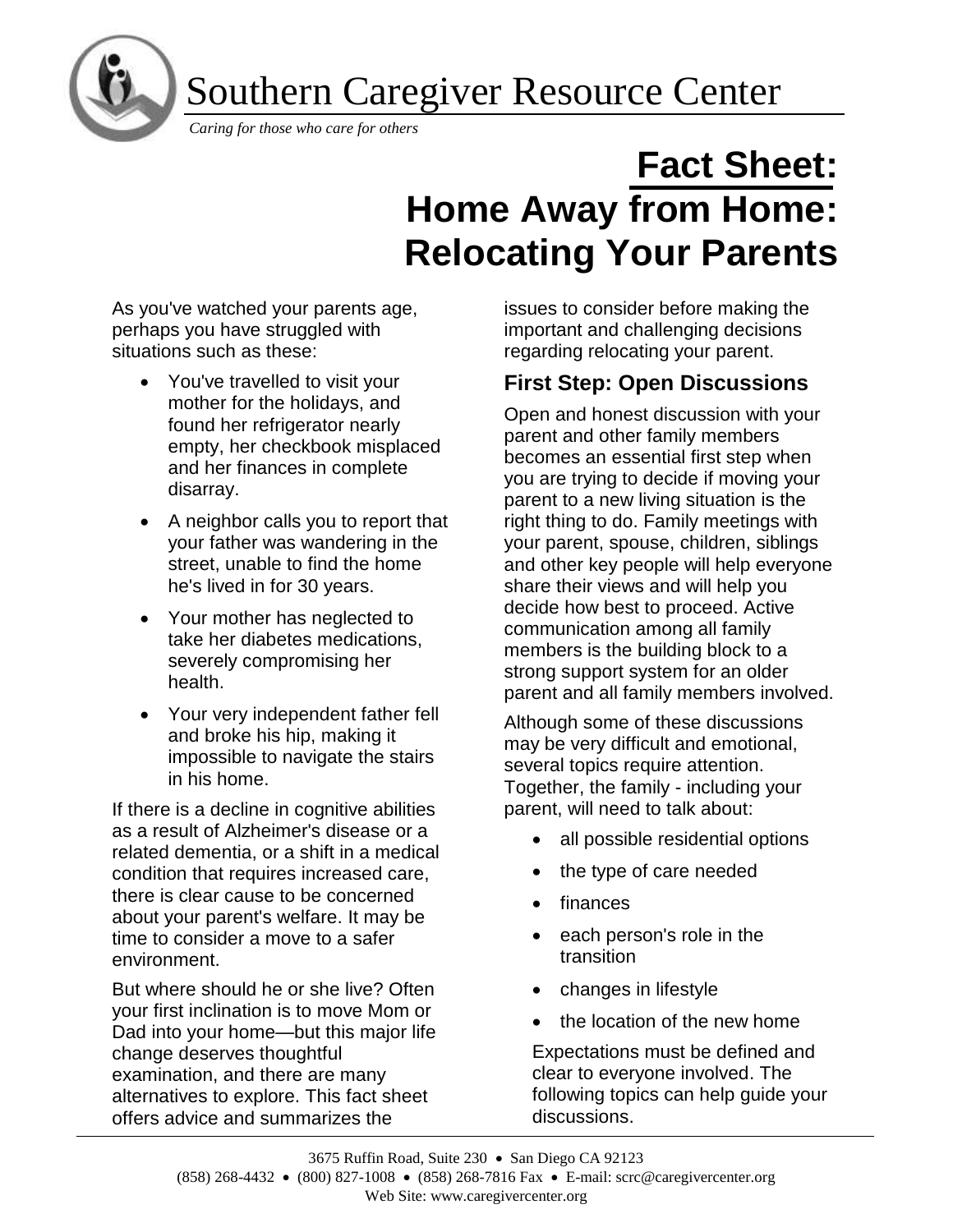## **The Level of Care Needed**

As your parent gets older, his/her care needs will change, and in most cases become more challenging. It's essential to develop a strategy for providing care, and this requires both practicality and planning. Consulting with a geriatric care manager or social worker may be beneficial as you consider your options and what you will and will not be able to do for your parent.

- Evaluate whether your parent needs constant supervision or assistance throughout the day and consider how this will be provided.
- Determine which activities of daily living (eating, bathing, toileting) your parent can do independently.
- Determine your comfort level for providing personal care such as bathing or changing an adult diaper.
- Evaluate your health and physical abilities to help decide if you are able to provide care for your parent.
- Explore the availability of services such as in-home care, adult day services, meal delivery, or a friendly visitor program.
- Investigate long-term arrangements and options if living with your parent will not work or is not your choice.
- Determine the type of medical care that will be needed by your parent, and whether appropriate physicians and services – including transportation services are available in your community.

As time goes by, expect changes in your parent's medical or cognitive condition.

#### **Family Dynamics**

Families are rich in historical experiences, and many of your positive and negative feelings about your parents and other family members will play a role in your decision to relocate or live with a parent. Be honest with yourself and do not allow unresolved conflicts or feelings of guilt or obligation pressure you into taking on more than you can manage.

- Be realistic about the significant life changes that relocating your parent will mean for you, your parent, your siblings, your spouse and children.
- Try to come to terms with past disagreements between you and your parent.
- When deciding whether to relocate or move your parent into your home, consider the opinions of your spouse, children, siblings and other family members.
- Come to an agreement with your siblings regarding how much and what kind of help you can expect to receive from them.
- Recognize that, despite possible cognitive or physical limitations, that your parent is an adult, is entitled to maintain as much autonomy and dignity as possible and should be at the center of any decision- making.

See fact sheets, *Holding a Family Meeting* and *Caregiving with Your Siblings*, for more in-depth information.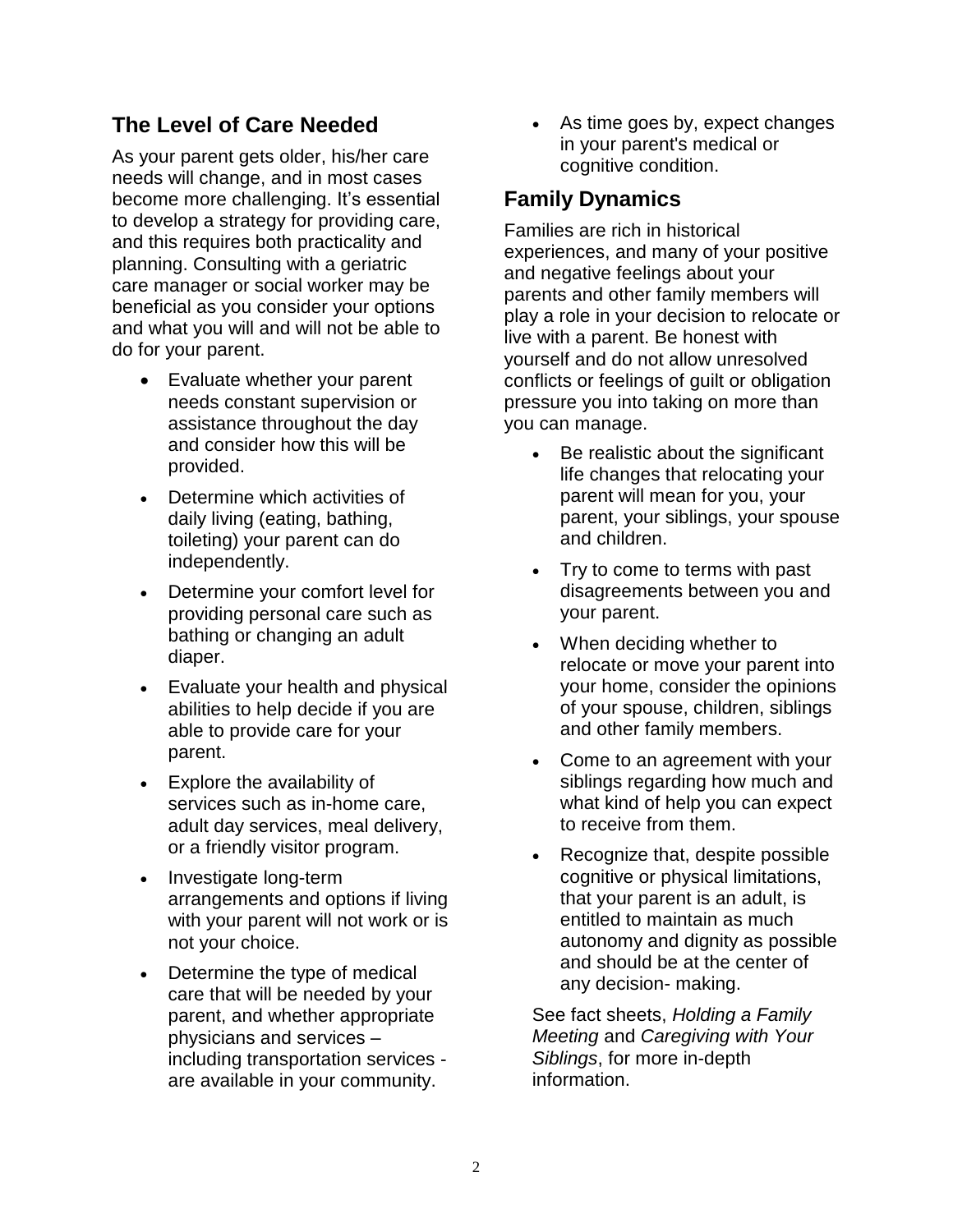## **Living Arrangements and Housing Options**

Moving your parent into your home is one option, but you and your family should take some time to consider other living arrangements as well. The type of housing you choose will largely depend on three important factors: your parent's care needs, finances and the service and supportive options available in your parent's or your community.

When deciding where a parent should live, family members need to discuss, understand and accept the benefits and drawbacks of living close to one relative versus another. Often, the choice of location can cause conflict between family members because those living near the parent bear most of the responsibility for the parent's care and may feel that those living further away do not help enough. On the other hand, family members who live far away can feel frustrated that they do not have the opportunity to participate more in providing care. An open dialogue and an agreement on how to share local and long-distance caregiving is essential.

Many residential communities for seniors are owned and operated by faith-based or other organizations with which your parent may feel an affiliation or interest. Ask your parent if they know of any friends who have moved to these new communities and find out if your parent would be interested in being in the same community. Before any decision is made, visit more than one community with your parent, ask to join the community for lunch and get a facility tour, view the activities schedule and menu, and take particular note of how the staff interacts with the residents. Ask the community employees how they might

accommodate your parent's interests, hobbies and transportation needs. If the community under consideration is a category of licensed facility, ask to view the facility's compliance history with minimum standards, and the number and types of complaints that may have been filed against the facility.

The following list outlines different types of living arrangements that may be appropriate for your parent. Each community offers different choices. Remember, Medicare does not usually cover these expenses.

#### **Other Options…**

**Living Independently: Most** people prefer to remain in their own homes if possible. Sometimes resources in the community such as meal delivery service, "friendly visitors," housekeeping, transportation or other in-home assistance provide enough support so your parent can remain at home, in familiar surroundings. Keep in mind, though, that it can be a hard sell for your parent to accept this kind of help if he or she feels you are meddling, and the assistance is unneeded. These issues must be addressed in a family meeting. A small apartment, condominium or one-story house in their community or close to you might also be feasible, with help and check-ins from family. Sharing an apartment or house with a friend or relative could be another possibility. There are agencies in some cities that help arrange shared living situations. A newer option, called **Naturally Occurring Retirement Communities (NORCs)** or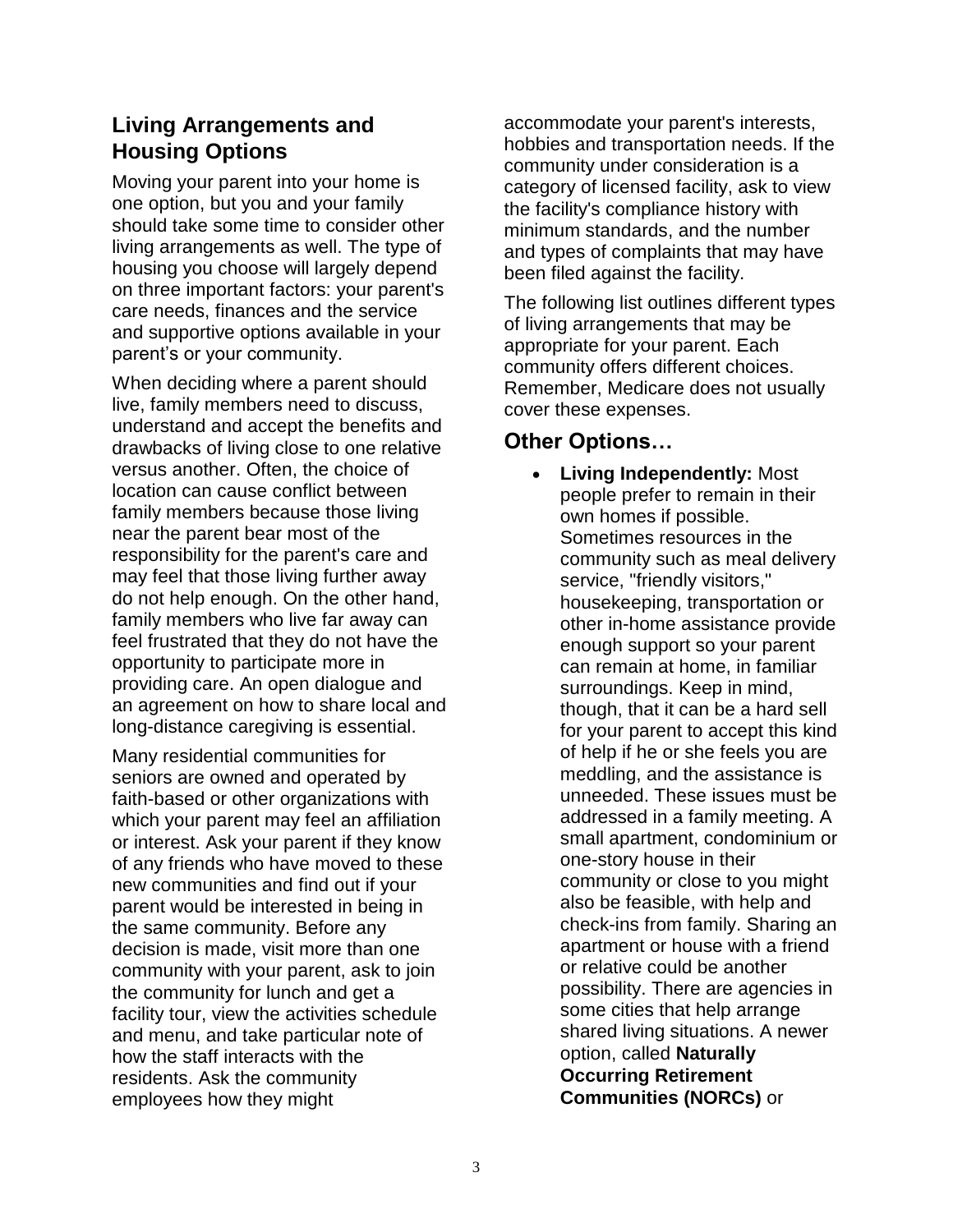**Villages**, offers members generally a group of older people whose homes are in close proximity—vetted services such as home repair, transportation and social/educational activities. There is a fee to join and the organization is directed by volunteers and/or paid staff. This is a growing movement across the country, and for some people, this is enough support to allow them to remain in their homes.

- **Retirement Community:** Independent retirement communities usually offer individual apartments in a multiunit setting, with group meals, transportation, housekeeping services and numerous organized social and enrichment activities. Residents are free to come and go as they please and still retain their privacy yet have the benefits of a larger group setting. Amenities and prices vary from place to place. Some offer access to a nurse or nurse practitioner. As care needs increase, additional services (e.g., help with dressing) often can be added for a fee. Some communities require that new residents be ambulatory (not in a wheelchair) at admission. Some places offer subsidized housing for low-income individuals, with stringent limitations.
- **Residential Care Facility (RCF):** These facilities are small group homes (sometimes called board and care homes or adult foster home) that provide supervision, meals and care for people who cannot be left alone but do not require skilled nursing care.

Residential care facilities provide assistance with bathing, grooming, eating, using the toilet and walking, and they also provide socialization and recreational activities. Rooms may be private or shared.

- **Assisted Living Facility (ALF)**: Individuals who are somewhat independent but require daily oversight and assistance with housekeeping, medication management and personal care will want to consider an assisted living facility. Assisted living facilities offer rooms or apartment-style accommodations and, often, social activities. Meals are provided in a shared dining room. Staff is also available to assist with different care needs, such as bathing, grooming, eating or using the toilet, and care is arranged as needed by the individual. Medical staff may be on-site or on call. The monthly charge for assisted living is determined by how much care a person requires and varies widely throughout the US. Some assisted living facilities are dedicated to—or include a separate wing for—those with Alzheimer's disease or other memory impairments. These "dementia care" or "memory care" units offer a special security-protected environment, and social and other activities designed for the abilities of the residents.
- **Intermediate Care Facility (ICF):** This type of facility provides round-the-clock care for those who require help with bathing, grooming, going to the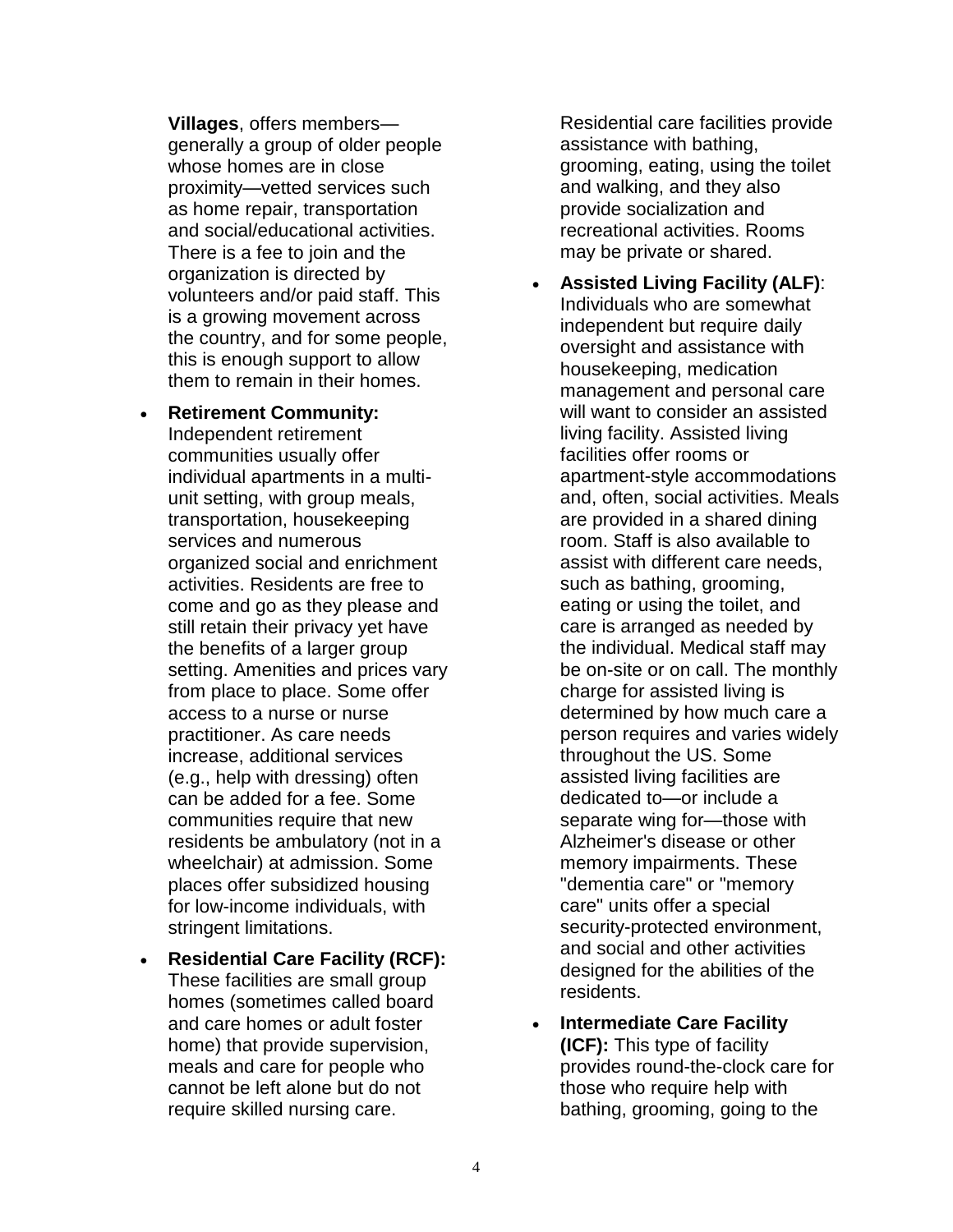toilet and walking. Individuals in these facilities cannot live independently and require nursing care, although the nursing care is not offered 24 hours a day. Residents generally require a lower level of care than is offered in skilled nursing facilities.

- **Skilled Nursing Facility (SNF)***:* Commonly called nursing homes, these facilities provide nursing services 24 hours a day and are designed to provide high levels of personal and medical care, such as administration of injections, monitoring of blood pressure, managing ventilators and intravenous feedings to individuals who cannot function independently. People living in skilled nursing facilities usually require help with the majority of their self-care needs; it would be very difficult to provide this level of care in a home environment. Medicaid (Medi-Cal in California) may help cover the costs if residents meet specific financial and medical requirements. Medicare may pay for a timelimited stay after hospital discharge, on a doctor's orders.
- **The Eden (or Greenhouse) Alternative** is a program in certain nursing facilities around the country to make the environment more elder-centered and less institutional. These are set up to encourage as much independence and interaction as possible for the residents, and to be more home-like. Contact with plants, animals and children is encouraged.
- **The Program for All Inclusive Care (PACE)** is designed for people 55 years or older certified by the state where they reside to be nursing-home-eligible, but who can remain at home with a complement of health and supportive services. Sometimes referred to as a "nursing home without walls" this growing care option is available in many, but not all, parts of the country. Most participants are Medicaid-eligible.
- **Continuing Care Retirement Communities (CCRCs)** (sometimes called "Life Care") offer independent, assisted and skilled nursing facilities all in one location. If a person's health deteriorates, a disruptive move to a new community is not necessary. These communities often can be quite large and generally require a substantial entrance fee.
- **Veteran's Communities** may be available in your state and offer multiple levels of care. From independent living with supportive health and social services, to skilled nursing facilities, these communities permit a veteran (or their spouse) to live in the same community.

Regardless of the type of facility you choose, be sure to visit each one. Don't be shy about asking a lot of questions. A preliminary visit should reveal a facility that is clean, smells pleasant, has staff actively but gently interacting with residents, and in which the residents are satisfied with their "home."

#### **When Your Parent Moves in With You**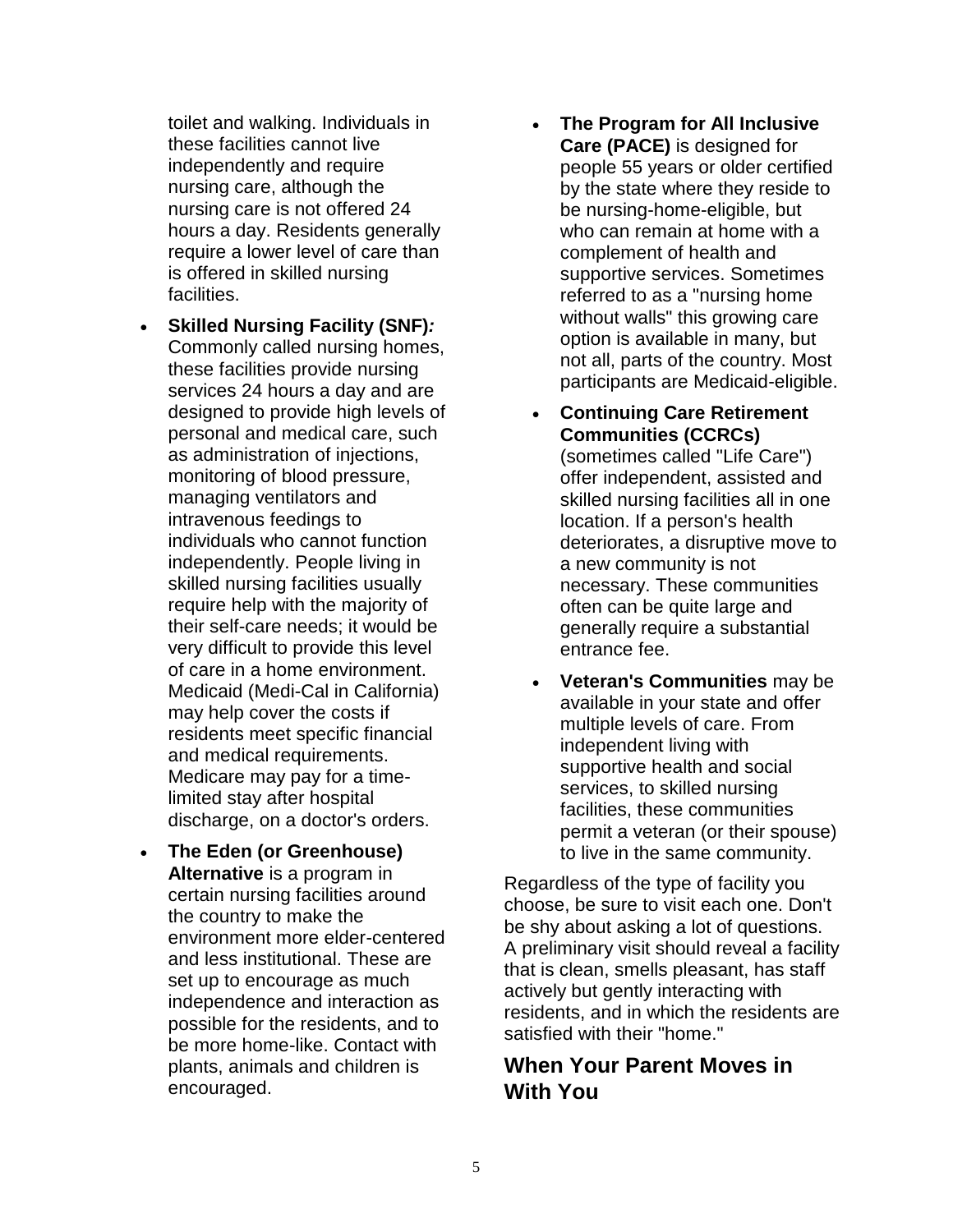**Change of Family Roles**. If you and your parent decide the best place for your parent is in your home, understand that living with a parent most likely will lead to a change in family roles. A onceauthoritative parent may become more dependent — you may become the guardian who gives direction and controls many aspects of your parent's life, while trying to preserve as much autonomy as possible for your parent. You may have less time for your spouse and for yourself. You may need your children to help with more household responsibilities including care of their grandparent. These role changes can be hard adjustments for everyone.

- Determine your ease with becoming the decision- maker and the person with authority.
- Be prepared for resistance from your parent if they feel that they can no longer set the rules, control their situation or fear losing independence, but make sure your parent is involved in the decision- making process and that their perspectives and preferences are heard.
- When possible, allow for negotiation in decision-making activities offering a greater chance for a win-win situation.
- Consider how your parent can contribute to the household, such as babysitting, doing light chores or making financial contributions.
- Think about your spouse's and children's readiness to help with caregiving, and their comfort level with having a grandparent in the home—particularly if he or she suffers from dementia.
- Think about ways in which your parent's traditional interests, routines and food preferences can be accommodated, without unnecessarily disrupting your own lives.
- Agree upon financial arrangements up front. Given available resources, will your parent be able to contribute towards food and utilities?
- If you have siblings or other family members with whom your parent is comfortable, can you agree in advance that they can stay with your parent, or accommodate your parent temporarily in their home so you are able to get a break from caregiving or take a vacation?

**Lifestyle Changes.** You and your parent probably have very different lifestyles. Sleeping cycles, eating patterns and preferences, social calendars, interests, and daily activities may need adjustments in order to guarantee a smooth transition.

- Talk about and plan how to accommodate bedtimes, nap schedules and sleeping habits of all family members in the house.
- Discuss what types of food you eat, when meals are prepared, and if special diets are required and how they will be accommodated.
- Assess whether smoking/nonsmoking or drinking/nondrinking practices are compatible.
- Consider how you can support your parent's continued participation in social networks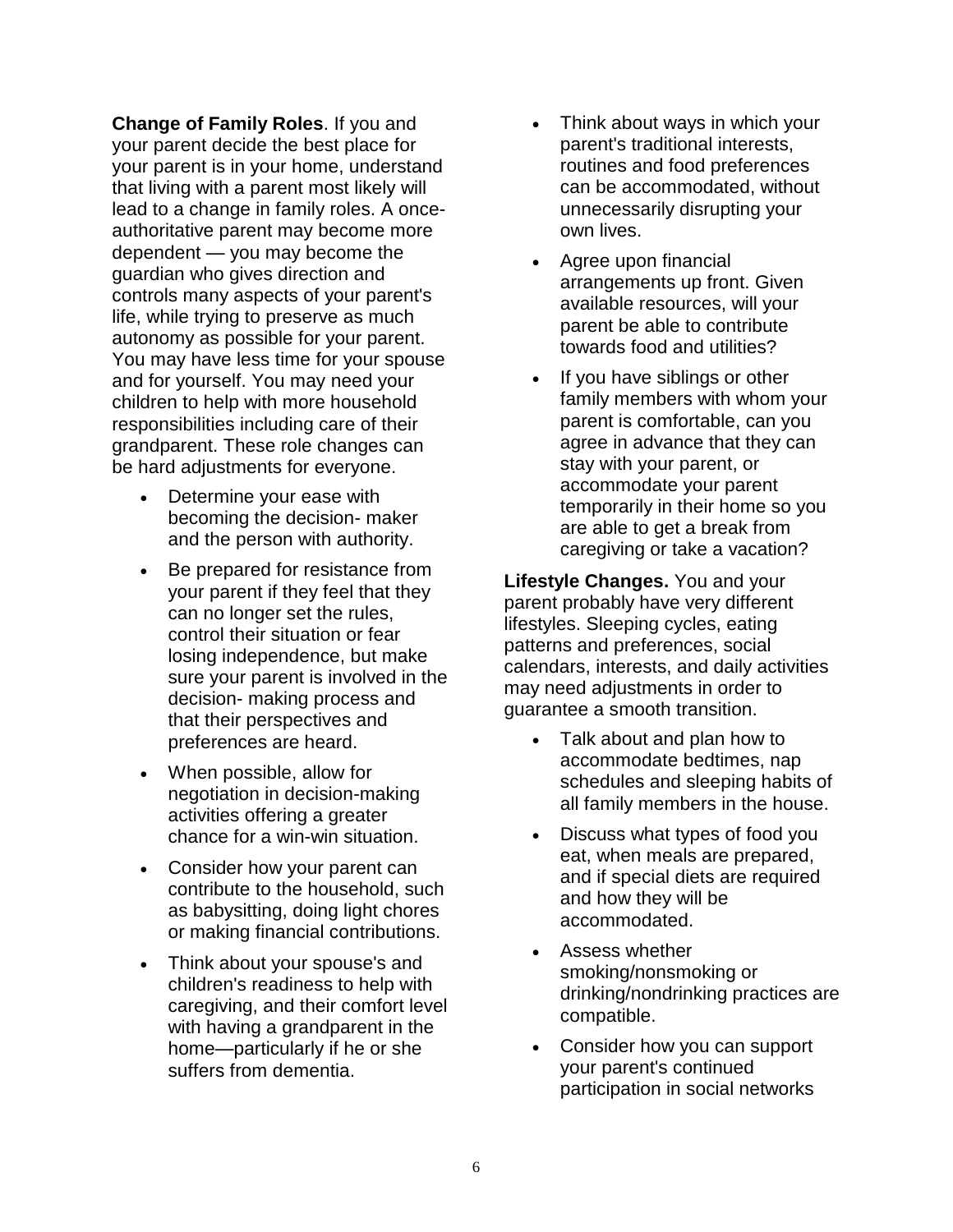such as visiting friends and attending a place of worship and how transportation to these and other activities will be managed.

- Encourage your parent to keep enjoyable and safe hobbies.
- Consider whether your parent will be fully integrated into your family's activities or whether he/she will maintain an independent social life.
- Consider how the household noise level and general activity pattern will affect your parent.

**The Loss of Time.** Caregiving requires a significant amount of time and is very likely to impact your work, family time, personal time and sleep.

- Determine the amount of time you can devote to your parent's care needs. When will you make phone calls for appointments or to set up needed services? When will you be able to take your parent to medical appointments?
- Evaluate whether you will need to make adjustments to your current work schedule and if your employer is willing to accommodate those adjustments.
- If you will reduce your work hours, determine the implications for your financial picture, career advancement, health insurance, Social Security and retirement benefits.
- Consider whether you will have time for your spouse, children and friends.
- If your parent requires full-time supervision, who will provide it

while you are at work or attending your children's activities?

- Consider the reduced private time you will have to pursue your own friendships, hobbies or exercise, and your need for some time alone on a daily basis.
- Expect that you will, at times, feel your energy is spent and will need to find a way to rest.
- Investigate how to arrange for some time off from caregiving duties ("respite") and enlist the help of your family members, friends, a paid aide or a home care agency.

**Your Home.** Physical living arrangements must be adequate if your parent is to move in. There must be enough room and a layout that is adaptable to an older adult who may have mobility or vision problems. A home may require special adaptations to make it safe. Many of these changes are inexpensive but need time and planning to implement. Some families consider an addition to their home or the use of an "accessory apartment" (or "accessory dwelling unit")—a fully equipped modular unit that may be temporarily or permanently set up in the yard or elsewhere on a lot. Home health agencies and/or area agencies on aging may have the resources to do a home assessment in terms of home modifications, and safe lift/transfer techniques that are recommended to better assist your parent.

- Evaluate the amount of available space and whether there is enough privacy.
- Think about where your parent will sleep. How will a child feel if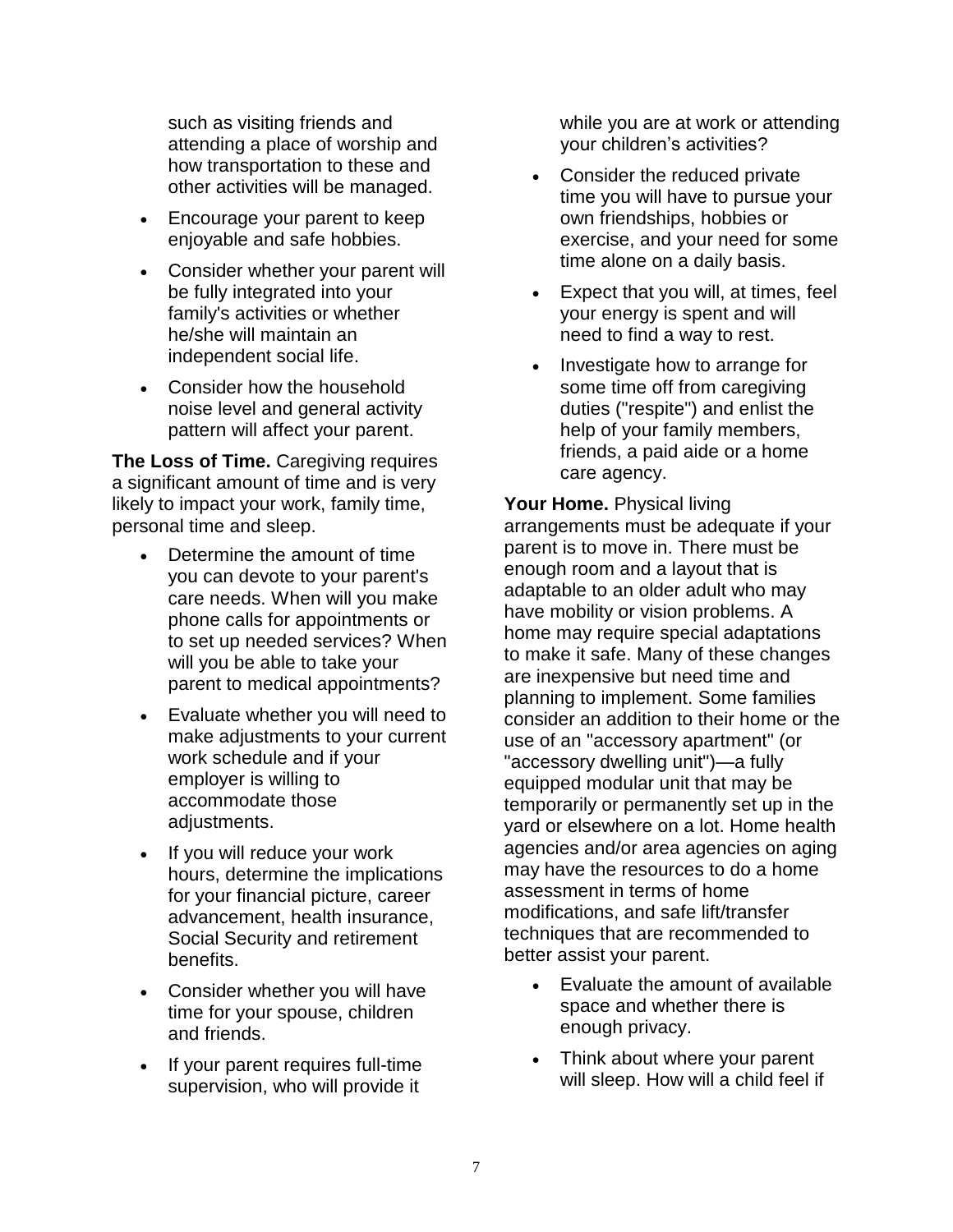he or she has to give up a room for a grandparent?

- If possible, locate your parent on the first floor in order to avoid stairs.
- Consider major changes that may be needed in order to accommodate any disabilities or mobility problems, for example wheelchair- accessible bathroom and shower, different door handles, lower light switches.
- Determine what assistive devices may be needed such as grab bars in the bathroom, raised toilet seats, handrails and a ramp.
- If your parent wanders and is at risk for becoming lost, consider special locks, door chimes and other devices that will help keep doors and windows safely secured.
- Look through your home for hazards such as dangling cords, toxins, slippery surfaces, unsteady chairs, and throw rugs. Consider installing a stove- top shut- off device.
- Install bright non-glare lights above all walkways, and low-cost adhesive strips on steps and other potentially slippery areas such as bathrooms and showers.
- Adjust temperature controls so that the house is not too hot or too cold. Be aware that older people often like their environment warmer and this may affect both your comfort and your utility bills.
- Discuss how you might incorporate your parent's furniture into your home.
- Review how existing or new pets will be integrated into the new home situation.
- Think about having a system or alarm set up so you can be alerted when your parent needs help.

## **Financial Arrangements**

Individual financial information may not typically be shared among your family members. However, if you are caring for a parent it may become necessary for you to become more involved in his/her personal finances, including paying bills, monitoring accounts and managing retirement accounts or investments. This can create problems with your parent or siblings who may question your access to and how you are handling your parent's money.

- Agree upon how much, if any, financial payment your parent will provide towards their living expenses. Will they pay for rent, food and other costs?
- Your siblings may be resentful of any money you might receive. Openly discuss financial arrangements with siblings to keep them updated on new expenditures and apprised of accounts.
- Come to an agreement between your parent and siblings regarding payment of out-ofpocket expenses.
- Consider how your parent can contribute to the household, such as babysitting, doing light chores or making financial contributions.
- Consider a preparing a formal legal document called a Personal Care Agreement describing any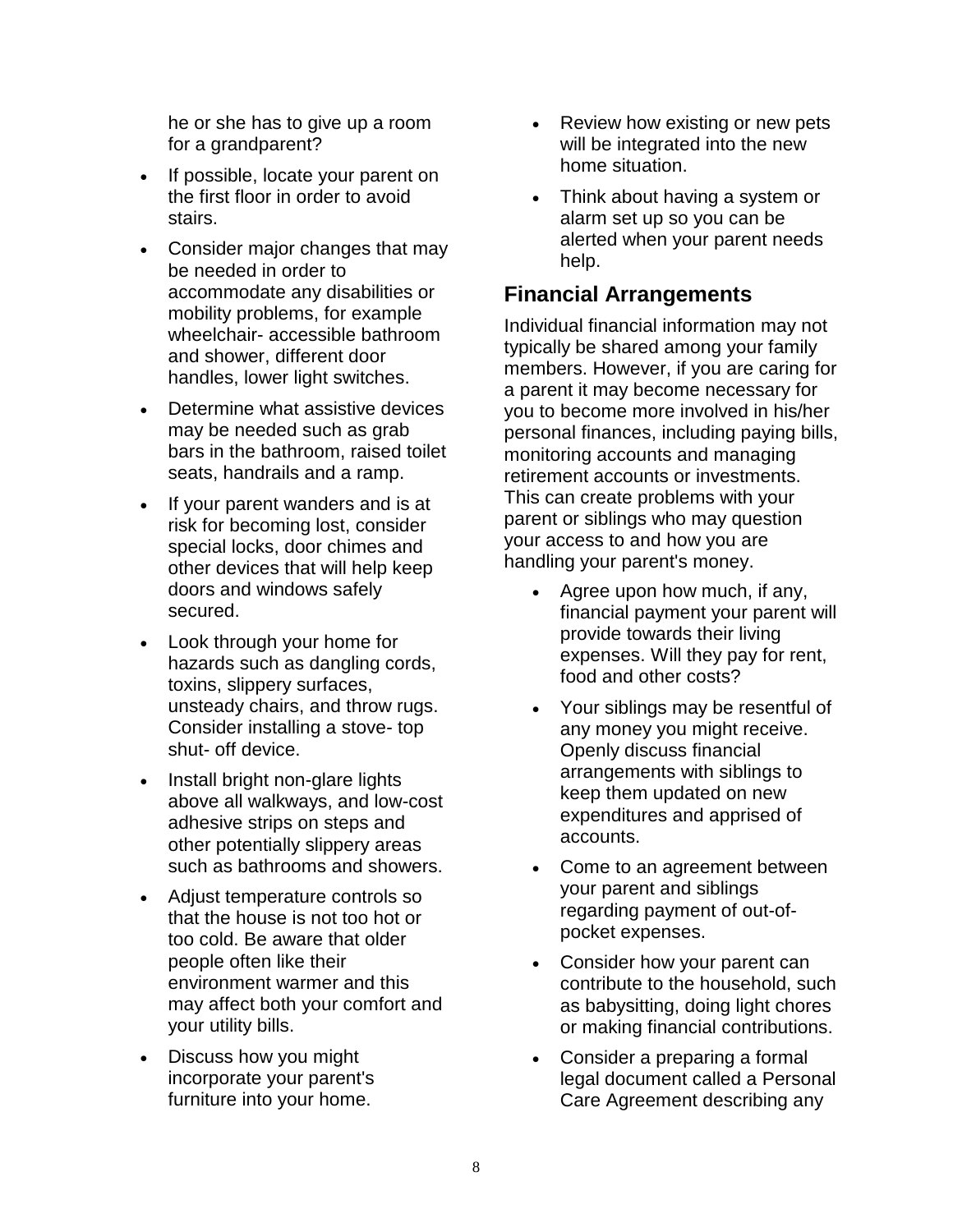payment to you from your parent for accommodations or your caregiving services.

- To save time, investigate the option of automatic payment of recurring bills.
- Look into free or low-cost services that assist with Medicare paperwork for older adults.
- Be sure such legal documents are in place such as Durable Power of Attorney, Representative Payee, Advanced Directives, (See Resources section for the fact sheet, *Legal Planning for Incapacity.*

#### **Managing the Move**

It is likely that your parent has lived in his/her current home for many years and has developed strong ties to community, family, friends, healthcare providers, social life and daily routine. Packing and moving out of a house is a significant chore for anybody, but for the older adult who has decades' worth of memories and possessions, moving can represent a tremendous emotional challenge. Moving away from this familiar and comfortable setting is difficult and can cause great sadness. Furthermore, leaving one's own house represents a decrease in independence and signals a new life stage. Often the thought of packing and sorting decades of history, memories and possessions is daunting enough to delay even considering the difficult decision to relocate. But there are some resources to help.

In some communities, there are specialized companies that will, for a fee, help organize a senior's move to a new location and arrange to sell or give away unneeded furniture and

possessions. They will also help pack and unpack. Regardless of services used, in most families, the adult children still play key roles in this task. Open communication will help ease the way through these challenges.

While you help your parent pack, talk through the difficult feelings, acknowledge the loss that your parent is experiencing and reassure him/her that you are all making the best decision possible. Allow time and opportunity to reminisce. Reassure your parent that you will still be involved in their life regardless of their living arrangements – even in a new community you will want to ensure that the quality of care are services that meet your parent's needs.

If your parent owns the home, consider renting it to tenants. The rental income can help defray extra costs that the family may incur or help pay for the care provided in other community settings and offer certain tax benefits. In addition, renting the home, rather than selling, can also give your parent a longer transitional period to adjust to new living arrangements. Selling a longtime residence can seem very final and can add an extra dimension of anxiety to the transition.

Your parent will need time to adjust to his/her new living environment and role with your family. Your patience and support will help make this transition smoother. An outside counselor may also be helpful. For additional advice on moving your parent to a new living situation, see the fact sheet, *Downsizing Your Home: A Checklist for Caregivers.*

#### **Rewards**

Despite the challenges, many adult children find that providing support and care for their parents is one of the most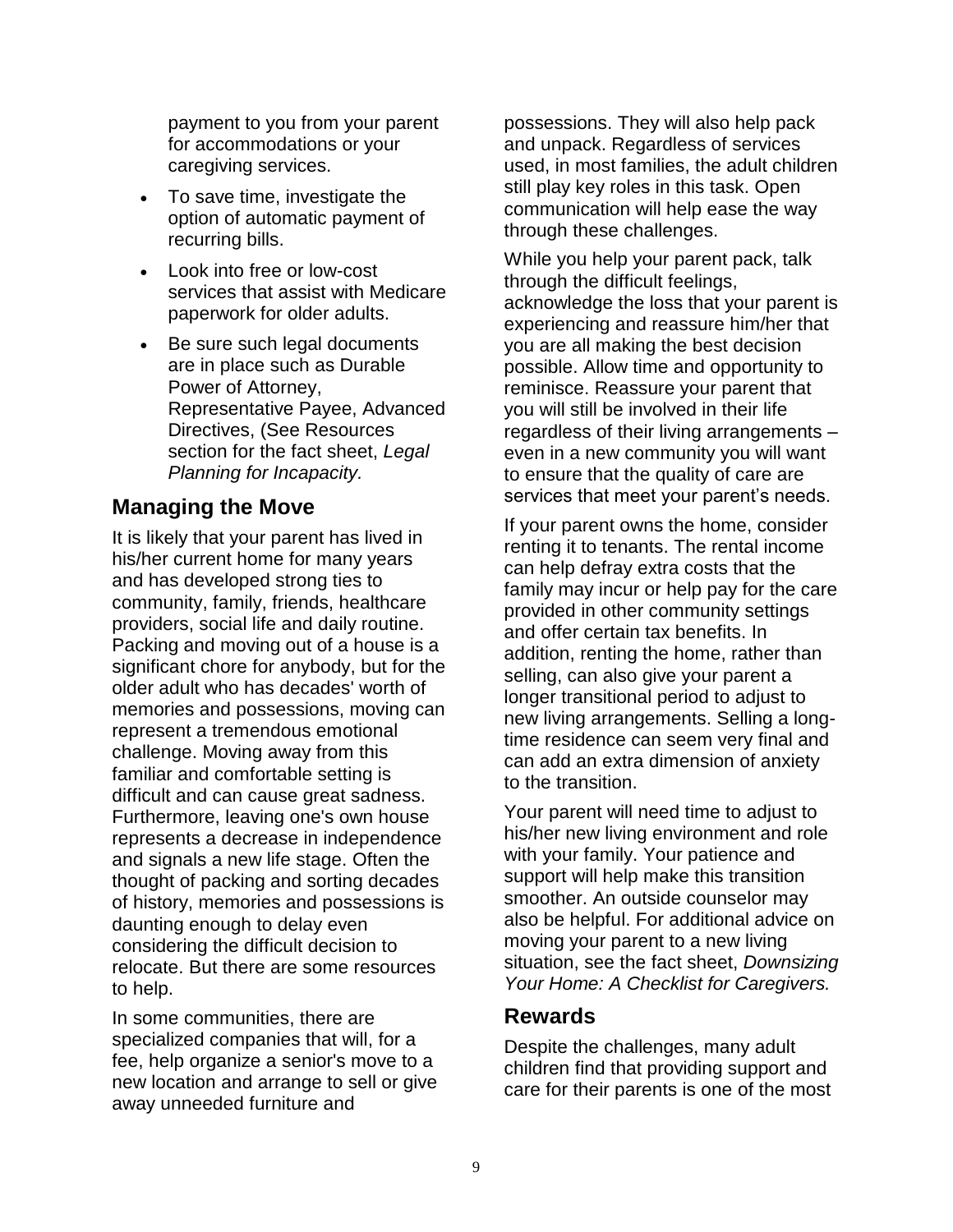rewarding experiences they have ever had. Parents can contribute to the family through sharing their past and become an integral part of your household. Grandchildren have the unique opportunity to learn and absorb family history. Caregiving carries with it the extraordinary opportunity to give back what your parent once provided to you.

#### **Resources**

#### **Southern Caregiver Resource Center**

3675 Ruffin Road, Suite 230 San Diego, CA 92123 (858) 268-4432 | (800) 827-1008 (in CA) E-mail: scrc@caregivercenter.org Website: www.caregivercenter.org

The Southern Caregiver Resource Center offers services to family caregivers of adults with chronic and disabling health conditions and is for residents of San Diego and Imperial counties. Services include information and referral, counseling, family consultation and case management, legal and financial consultation, respite care, education and training, and support groups.

#### **Family Caregiver Alliance** *National Center on Caregiving*

(415) 434-3388 | (800) 445-8106 Website: www.caregiver.org E-mail: info@caregiver.org

Family Caregiver Alliance (FCA) seeks to improve the quality of life for caregivers through education, services, research, and advocacy. Through its National Center on Caregiving, FCA offers information on current social, public policy, and caregiving issues and provides assistance in the development of public and private programs for caregivers.

#### **AARP**

www.aarp.org

**Administration for Community Living** www.acl.gov

**Aging Life Care Association** www.aginglifecare.org

**Alzheimer's Association** www.alz.org

**Eden Alternative** www.edenalt.org

**Eldercare Locator** www.eldercare.gov

**LongTermCare.gov** Online tool to help you "Find your path forward."

**Medicare and Medicaid** www.medicare.gov

**National Center for Assisted Living** Offers Choosing an Assisted Living Residence: A Consumer's Guide www.ahcancal.org

**U.S. Department of Housing and Urban Development** www.hud.gov

**Village to Village Network** www.vtvnetwork.org

#### **Recommended Reading**

*Elder Care Made Easier. Somers, M., 2006, Addicus Books.*

*How to Care for Aging Parents: A Complete Guide, Morris, V., 2004, Workman Publishing.*

*Moving for Seniors: A Step-by-Step Workbook, Morris, B., 2001, Smooth Transitions.*

*The Essential Guide to Caring for Aging Parents, Rhodes, L., 2012. Alpha Books (Penguin Group).*

#### **Fact Sheets**

*Caregiving with Your Siblings*

*Caregiving at Home: A Guide to Community Resources*